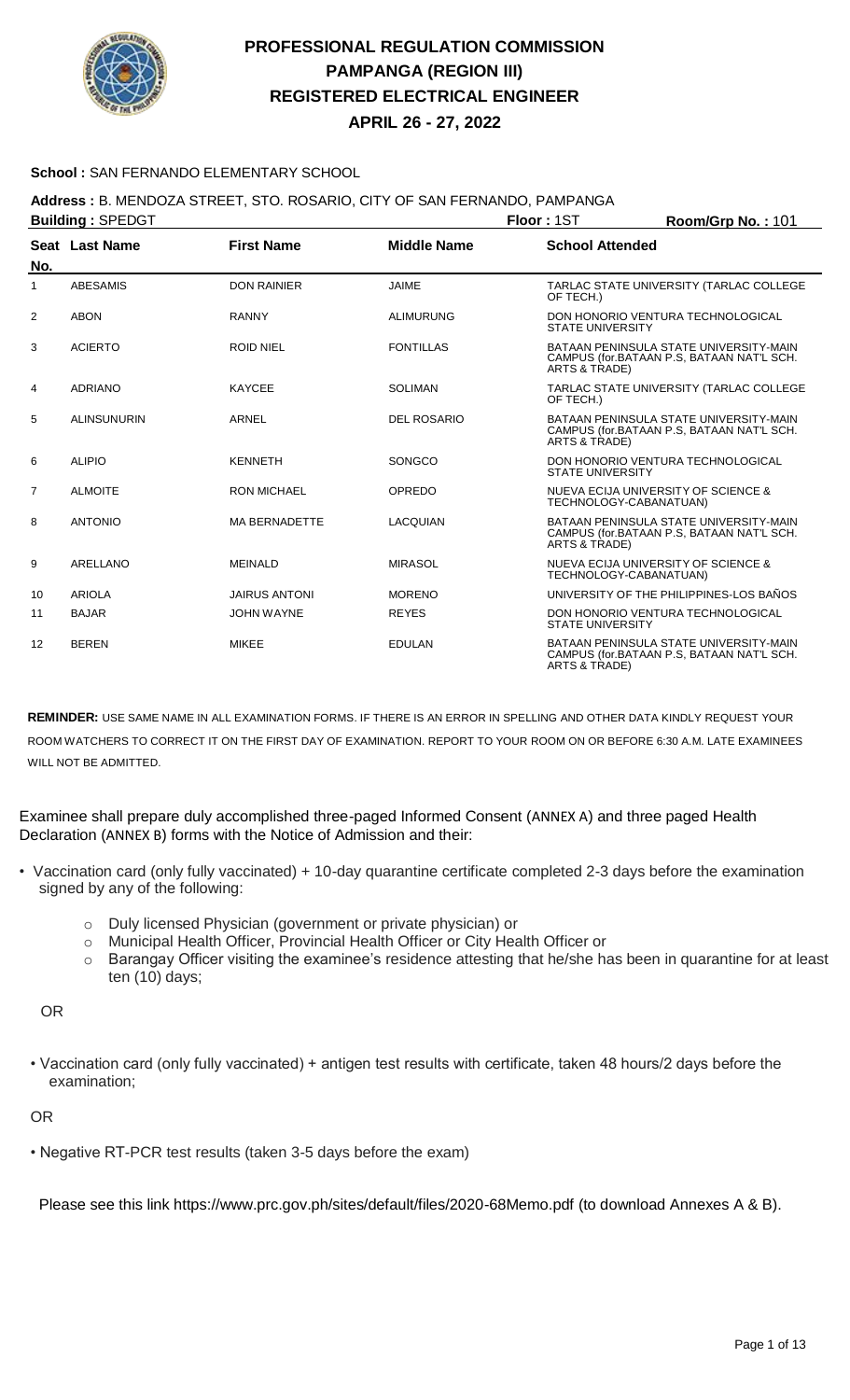

**APRIL 26 - 27, 2022**

### **School :** SAN FERNANDO ELEMENTARY SCHOOL

### **Address :** B. MENDOZA STREET, STO. ROSARIO, CITY OF SAN FERNANDO, PAMPANGA

|                | <b>Building: SPEDGT</b> |                       |                    | Floor: 1ST                   | Room/Grp No.: 102                                                                   |
|----------------|-------------------------|-----------------------|--------------------|------------------------------|-------------------------------------------------------------------------------------|
|                | Seat Last Name          | <b>First Name</b>     | <b>Middle Name</b> | <b>School Attended</b>       |                                                                                     |
| No.            |                         |                       |                    |                              |                                                                                     |
| 1              | <b>BINUYA</b>           | <b>JEJOMAR</b>        | <b>VILLAFLOR</b>   | TECHNOLOGY-CABANATUAN)       | NUEVA ECIJA UNIVERSITY OF SCIENCE &                                                 |
| 2              | <b>BONDOC</b>           | <b>KENNETH</b>        | <b>MALIG</b>       | <b>HOLY ANGEL UNIVERSITY</b> |                                                                                     |
| 3              | <b>BULACSAO</b>         | <b>ADRIAN NEIL</b>    | <b>SANTIAGO</b>    | <b>HOLY ANGEL UNIVERSITY</b> |                                                                                     |
| 4              | <b>CABRERA</b>          | <b>MARK ANGELO</b>    | <b>SANTILLANA</b>  | TECHNOLOGY-CABANATUAN)       | NUEVA ECIJA UNIVERSITY OF SCIENCE &                                                 |
| 5              | <b>CABRERA</b>          | <b>ROMAN</b>          | <b>PASCUAL</b>     | TECHNOLOGY-CABANATUAN)       | NUEVA ECIJA UNIVERSITY OF SCIENCE &                                                 |
| 6              | CAIDOY                  | ELJAY NEKO            | <b>ABLAZO</b>      | ARTS & TRADE)                | BATAAN PENINSULA STATE UNIVERSITY-MAIN<br>CAMPUS (for.BATAAN P.S. BATAAN NAT'L SCH. |
| $\overline{7}$ | CALMA                   | ROYCE BRYAN           | <b>CABALU</b>      | <b>HOLY ANGEL UNIVERSITY</b> |                                                                                     |
| 8              | CANLAPAN                | <b>ANDREI DOMINIC</b> | <b>HENSON</b>      | <b>HOLY ANGEL UNIVERSITY</b> |                                                                                     |
| 9              | CASPILLO                | <b>KRIEZEL MAE</b>    | <b>VICTORIANO</b>  |                              | COLUMBAN COLLEGE-OLONGAPO CITY                                                      |
| 10             | <b>CASTOR</b>           | <b>DON CARLO</b>      | <b>CAPINLAC</b>    | TECHNOLOGY-CABANATUAN)       | NUEVA ECIJA UNIVERSITY OF SCIENCE &                                                 |
| 11             | CASTRO                  | DARRYL                | <b>AVILLON</b>     | TECHNOLOGY-CABANATUAN)       | NUEVA ECIJA UNIVERSITY OF SCIENCE &                                                 |
| 12             | <b>CHUA</b>             | <b>JUSTIN JAMES</b>   | <b>SINSON</b>      | ARTS & TRADE)                | BATAAN PENINSULA STATE UNIVERSITY-MAIN<br>CAMPUS (for.BATAAN P.S. BATAAN NAT'L SCH. |

**REMINDER:** USE SAME NAME IN ALL EXAMINATION FORMS. IF THERE IS AN ERROR IN SPELLING AND OTHER DATA KINDLY REQUEST YOUR ROOM WATCHERS TO CORRECT IT ON THE FIRST DAY OF EXAMINATION. REPORT TO YOUR ROOM ON OR BEFORE 6:30 A.M. LATE EXAMINEES WILL NOT BE ADMITTED.

Examinee shall prepare duly accomplished three-paged Informed Consent (ANNEX A) and three paged Health Declaration (ANNEX B) forms with the Notice of Admission and their:

- Vaccination card (only fully vaccinated) + 10-day quarantine certificate completed 2-3 days before the examination signed by any of the following:
	- o Duly licensed Physician (government or private physician) or
	- o Municipal Health Officer, Provincial Health Officer or City Health Officer or
	- o Barangay Officer visiting the examinee's residence attesting that he/she has been in quarantine for at least ten (10) days;

OR

• Vaccination card (only fully vaccinated) + antigen test results with certificate, taken 48 hours/2 days before the examination;

OR

• Negative RT-PCR test results (taken 3-5 days before the exam)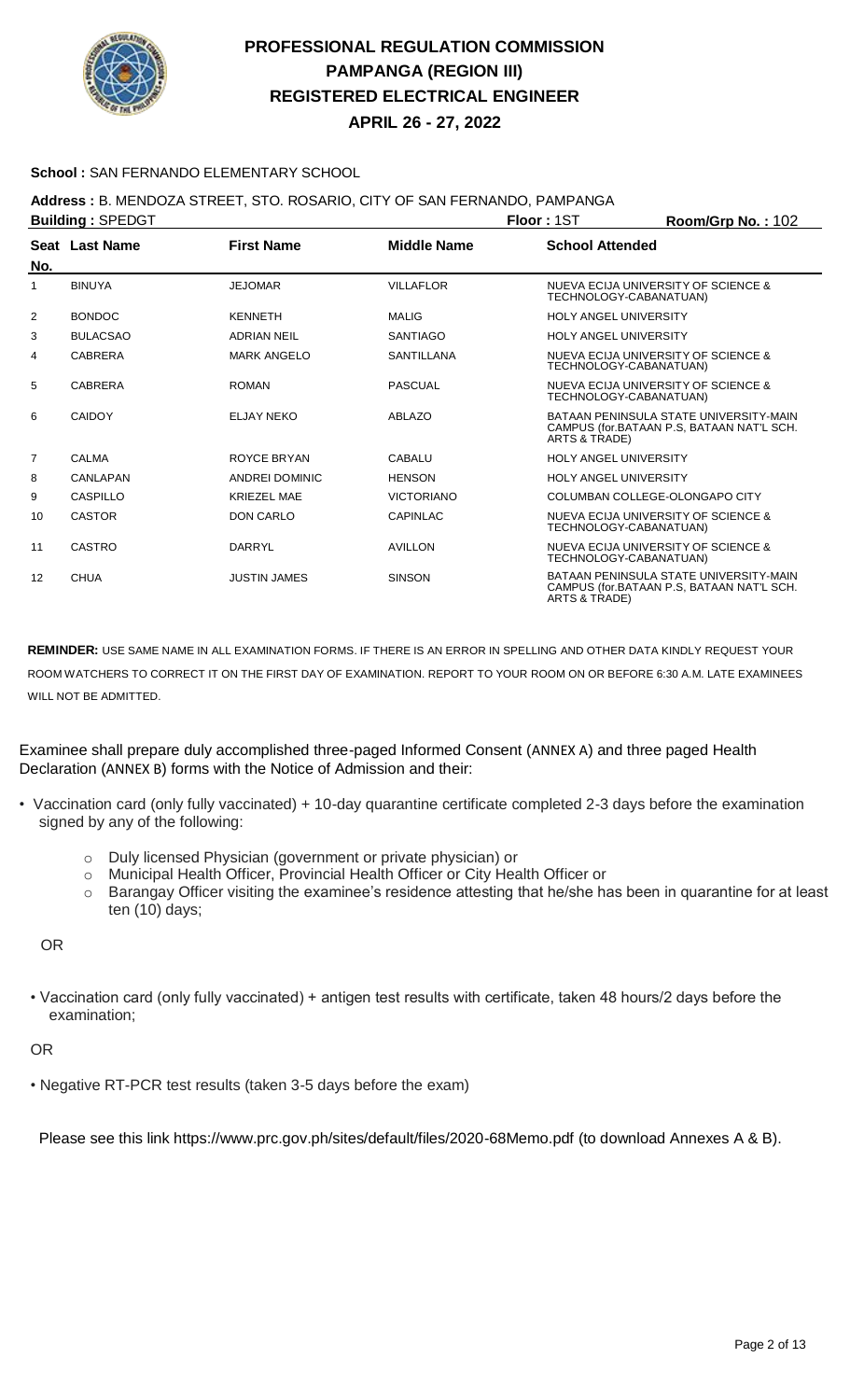

**APRIL 26 - 27, 2022**

### **School :** SAN FERNANDO ELEMENTARY SCHOOL

## **Address :** B. MENDOZA STREET, STO. ROSARIO, CITY OF SAN FERNANDO, PAMPANGA

| <b>Building: SPEDGT</b> |                       |                          |                    | Floor: 1ST                   | Room/Grp No.: 103                                                                   |
|-------------------------|-----------------------|--------------------------|--------------------|------------------------------|-------------------------------------------------------------------------------------|
| No.                     | <b>Seat Last Name</b> | <b>First Name</b>        | <b>Middle Name</b> | <b>School Attended</b>       |                                                                                     |
| 1                       | CORTEZ                | <b>IVAN CHRISTIAN</b>    | <b>SALAPONG</b>    | <b>MALOLOS</b>               | BULACAN STATE UNIVERSITY (for.BCAT)-                                                |
| $\overline{2}$          | CRUZ                  | <b>JOHN REGGIE</b>       | <b>MESINA</b>      | ADAMSON UNIVERSITY           |                                                                                     |
| 3                       | CRUZ                  | <b>REMBRANDT</b>         | DE LIMA            | TECHNOLOGY-CABANATUAN)       | NUEVA ECIJA UNIVERSITY OF SCIENCE &                                                 |
| 4                       | DAÑO                  | <b>ANNIE ROSE</b>        | <b>AGUSTIN</b>     | <b>MALOLOS</b>               | BULACAN STATE UNIVERSITY (for.BCAT)-                                                |
| 5                       | <b>DAVID</b>          | <b>JAPHET GABRIEL</b>    | <b>CASTRO</b>      | OF TECH.)                    | TARLAC STATE UNIVERSITY (TARLAC COLLEGE                                             |
| 6                       | <b>DAVID</b>          | <b>LAURENCE BENEDICT</b> | <b>GUTIERREZ</b>   | <b>HOLY ANGEL UNIVERSITY</b> |                                                                                     |
| $\overline{7}$          | <b>DAYRIT</b>         | <b>JENNIECA PAULENE</b>  | <b>TUBIG</b>       |                              | UNIVERSITY OF THE PHILIPPINES-DILIMAN                                               |
| 8                       | DE BELEN              | <b>LAURENCE JOHN</b>     | <b>SALAZAR</b>     | <b>MALOLOS</b>               | BULACAN STATE UNIVERSITY (for.BCAT)-                                                |
| 9                       | DE LEON               | <b>FRANCIS JERUEL</b>    | <b>LIBRAMONTE</b>  | <b>MALOLOS</b>               | BULACAN STATE UNIVERSITY (for.BCAT)-                                                |
| 10                      | DE LEON               | JADE                     | <b>NAVARRO</b>     | ARTS & TRADE)                | BATAAN PENINSULA STATE UNIVERSITY-MAIN<br>CAMPUS (for.BATAAN P.S. BATAAN NAT'L SCH. |
| 11                      | DE LEON               | <b>VON JOEY</b>          | <b>DELA PENA</b>   | <b>STATE UNIVERSITY</b>      | DON HONORIO VENTURA TECHNOLOGICAL                                                   |
| 12                      | DE LEON               | WENDELL                  | <b>NAUNGAYAN</b>   | ARTS & TRADE)                | BATAAN PENINSULA STATE UNIVERSITY-MAIN<br>CAMPUS (for.BATAAN P.S. BATAAN NAT'L SCH. |

**REMINDER:** USE SAME NAME IN ALL EXAMINATION FORMS. IF THERE IS AN ERROR IN SPELLING AND OTHER DATA KINDLY REQUEST YOUR ROOM WATCHERS TO CORRECT IT ON THE FIRST DAY OF EXAMINATION. REPORT TO YOUR ROOM ON OR BEFORE 6:30 A.M. LATE EXAMINEES WILL NOT BE ADMITTED.

Examinee shall prepare duly accomplished three-paged Informed Consent (ANNEX A) and three paged Health Declaration (ANNEX B) forms with the Notice of Admission and their:

- Vaccination card (only fully vaccinated) + 10-day quarantine certificate completed 2-3 days before the examination signed by any of the following:
	- o Duly licensed Physician (government or private physician) or
	- o Municipal Health Officer, Provincial Health Officer or City Health Officer or
	- $\circ$  Barangay Officer visiting the examinee's residence attesting that he/she has been in quarantine for at least ten (10) days;

OR

• Vaccination card (only fully vaccinated) + antigen test results with certificate, taken 48 hours/2 days before the examination;

OR

• Negative RT-PCR test results (taken 3-5 days before the exam)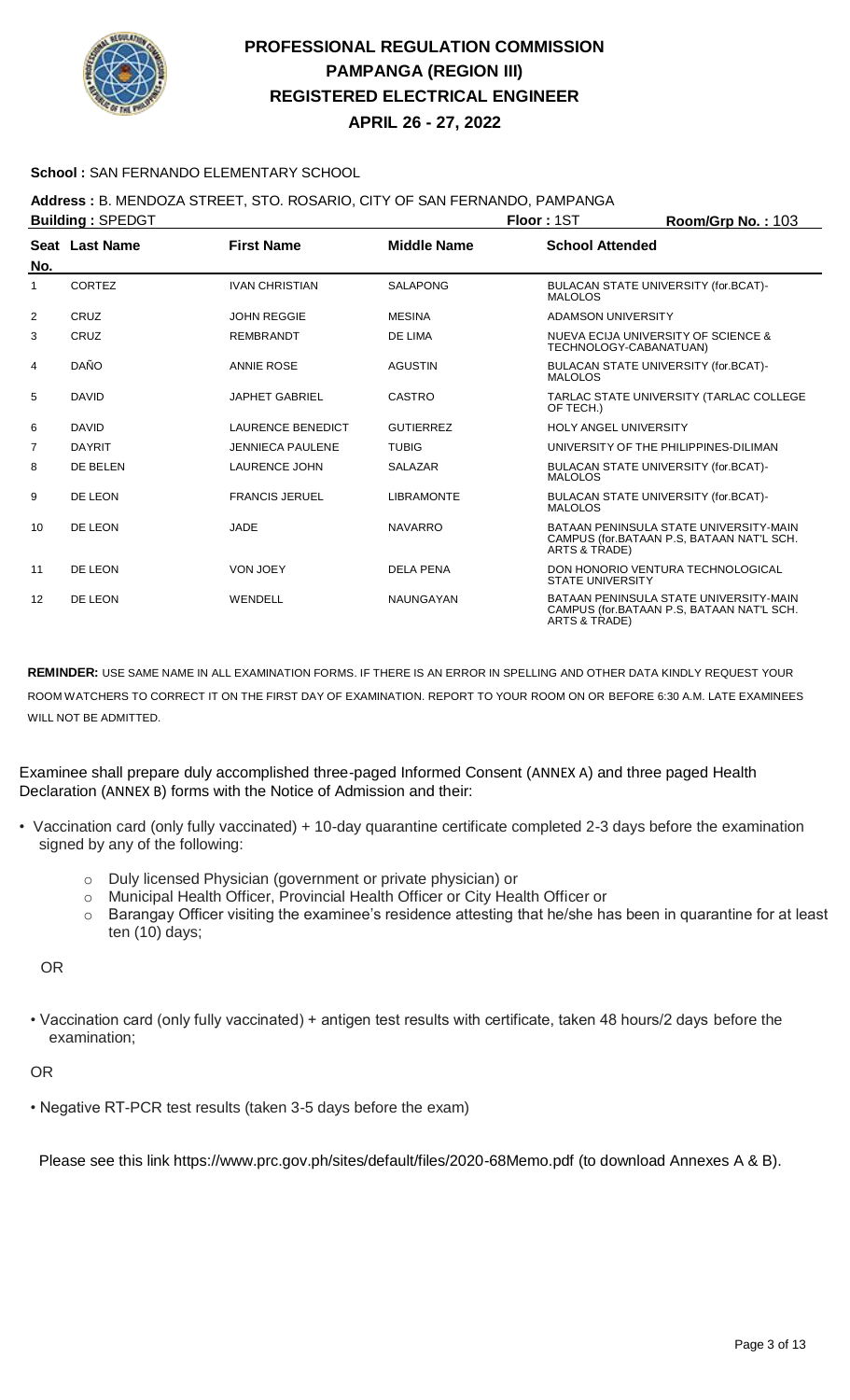

**APRIL 26 - 27, 2022**

### **School :** SAN FERNANDO ELEMENTARY SCHOOL

### **Address :** B. MENDOZA STREET, STO. ROSARIO, CITY OF SAN FERNANDO, PAMPANGA

|                   | <b>Building: SPEDGT</b> |                         |                    | Floor: 1ST                    | Room/Grp No.: 104                                                                   |  |
|-------------------|-------------------------|-------------------------|--------------------|-------------------------------|-------------------------------------------------------------------------------------|--|
| No.               | Seat Last Name          | <b>First Name</b>       | <b>Middle Name</b> | <b>School Attended</b>        |                                                                                     |  |
| 1                 | <b>DEL ROSARIO</b>      | <b>JONAS ANDRIAN</b>    | <b>CALMA</b>       | ARTS & TRADE)                 | BATAAN PENINSULA STATE UNIVERSITY-MAIN<br>CAMPUS (for.BATAAN P.S. BATAAN NAT'L SCH. |  |
| 2                 | DELA CRUZ               | <b>GEMMARY JEM</b>      | CARPIO             |                               | RIZAL TECHNOLOGICAL UNIVERSITY                                                      |  |
| 3                 | <b>DELA ROSA</b>        | <b>DANREB</b>           | <b>LIBRES</b>      | <b>MALOLOS</b>                | BULACAN STATE UNIVERSITY (for.BCAT)-                                                |  |
| 4                 | <b>DELA ROSA</b>        | <b>NIKKO ANGELO</b>     | <b>LOJA</b>        |                               | UNIVERSITY OF THE PHILIPPINES-DILIMAN                                               |  |
| 5                 | <b>DELFIN</b>           | <b>KENO CHARLES</b>     | <b>MACAPAGAL</b>   | <b>MALOLOS</b>                | BULACAN STATE UNIVERSITY (for.BCAT)-                                                |  |
| 6                 | <b>DIAZ</b>             | <b>ROEL</b>             | QUIAZON            | <b>HOLY ANGEL UNIVERSITY</b>  |                                                                                     |  |
| $\overline{7}$    | <b>DIMACULANGAN</b>     | <b>JOMAR</b>            | <b>MONILLA</b>     | ARTS & TRADE)                 | BATAAN PENINSULA STATE UNIVERSITY-MAIN<br>CAMPUS (for.BATAAN P.S. BATAAN NAT'L SCH. |  |
| 8                 | <b>DIZON</b>            | AUGUSTO JR              | PAGDUNSULAN        | <b>STATE UNIVERSITY</b>       | DON HONORIO VENTURA TECHNOLOGICAL                                                   |  |
| 9                 | <b>DIZON</b>            | <b>SERRY AEVEN MHAR</b> | <b>SUBA</b>        | <b>STATE UNIVERSITY</b>       | DON HONORIO VENTURA TECHNOLOGICAL                                                   |  |
| 10                | <b>DUEÑAS</b>           | <b>OLIVER</b>           | <b>VIRAY</b>       | <b>HOLY ANGEL UNIVERSITY</b>  |                                                                                     |  |
| 11                | <b>ECLEVIA</b>          | <b>ANDREWS</b>          | <b>DABALMAT</b>    | UNIVERSITY OF THE EAST-MANILA |                                                                                     |  |
| $12 \overline{ }$ | <b>ERANDIO</b>          | <b>GRACELLE</b>         | <b>MENDOZA</b>     | ARTS & TRADE)                 | BATAAN PENINSULA STATE UNIVERSITY-MAIN<br>CAMPUS (for.BATAAN P.S. BATAAN NAT'L SCH. |  |

**REMINDER:** USE SAME NAME IN ALL EXAMINATION FORMS. IF THERE IS AN ERROR IN SPELLING AND OTHER DATA KINDLY REQUEST YOUR ROOM WATCHERS TO CORRECT IT ON THE FIRST DAY OF EXAMINATION. REPORT TO YOUR ROOM ON OR BEFORE 6:30 A.M. LATE EXAMINEES WILL NOT BE ADMITTED.

Examinee shall prepare duly accomplished three-paged Informed Consent (ANNEX A) and three paged Health Declaration (ANNEX B) forms with the Notice of Admission and their:

- Vaccination card (only fully vaccinated) + 10-day quarantine certificate completed 2-3 days before the examination signed by any of the following:
	- o Duly licensed Physician (government or private physician) or
	- o Municipal Health Officer, Provincial Health Officer or City Health Officer or
	- o Barangay Officer visiting the examinee's residence attesting that he/she has been in quarantine for at least ten (10) days;

OR

• Vaccination card (only fully vaccinated) + antigen test results with certificate, taken 48 hours/2 days before the examination;

OR

• Negative RT-PCR test results (taken 3-5 days before the exam)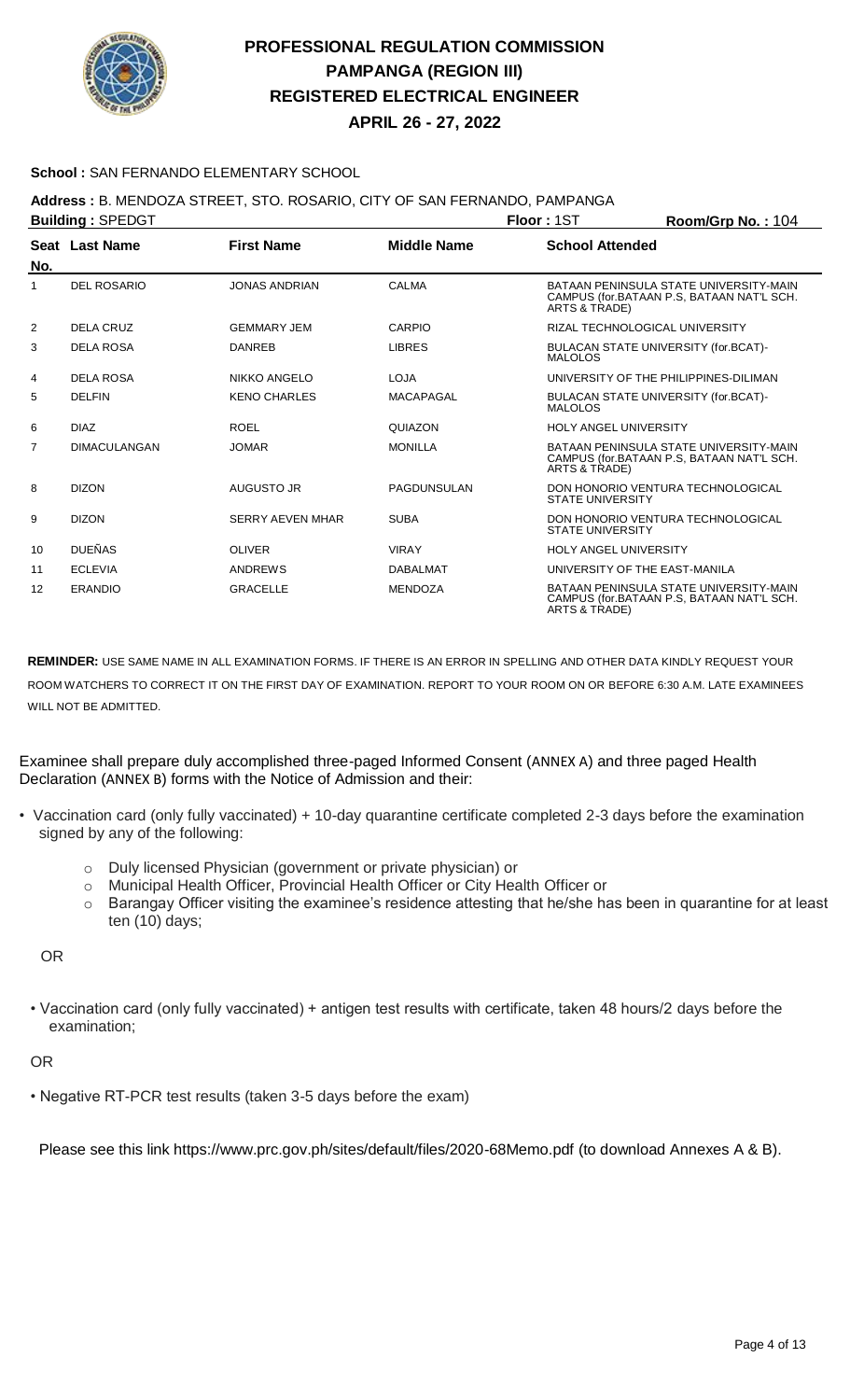

**APRIL 26 - 27, 2022**

### **School :** SAN FERNANDO ELEMENTARY SCHOOL

### **Address :** B. MENDOZA STREET, STO. ROSARIO, CITY OF SAN FERNANDO, PAMPANGA

| <b>Building: SPEDGT</b> |                   |                          |                    | Floor: 1ST                   | Room/Grp No.: 105                                                                   |
|-------------------------|-------------------|--------------------------|--------------------|------------------------------|-------------------------------------------------------------------------------------|
|                         | Seat Last Name    | <b>First Name</b>        | <b>Middle Name</b> | <b>School Attended</b>       |                                                                                     |
| No.                     |                   |                          |                    |                              |                                                                                     |
| 1                       | <b>ESCOLAR</b>    | <b>REGGIENALD</b>        | <b>DREW</b>        | <b>MALOLOS</b>               | BULACAN STATE UNIVERSITY (for.BCAT)-                                                |
| $\overline{2}$          | <b>ESPINOSA</b>   | <b>MARK STHEVEN</b>      | <b>VIERNES</b>     | ARTS & TRADE)                | BATAAN PENINSULA STATE UNIVERSITY-MAIN<br>CAMPUS (for.BATAAN P.S, BATAAN NAT'L SCH. |
| 3                       | <b>ESQUIVEL</b>   | <b>DON DAVE</b>          | <b>POLINTAN</b>    | <b>HOLY ANGEL UNIVERSITY</b> |                                                                                     |
| 4                       | <b>ESTANISLAO</b> | <b>MALVIN JAMES IVAN</b> | <b>BIONG</b>       | ARTS & TRADE)                | BATAAN PENINSULA STATE UNIVERSITY-MAIN<br>CAMPUS (for.BATAAN P.S. BATAAN NAT'L SCH. |
| 5                       | <b>ESTANISLAO</b> | <b>MARK ANTHONY</b>      | CORTEZ             | <b>MALOLOS</b>               | BULACAN STATE UNIVERSITY (for.BCAT)-                                                |
| 6                       | <b>ESTIPULAR</b>  | <b>MARVIN</b>            | SORIANO            | <b>TECHNOLOGICAL STUDIES</b> | NORTHERN PHILS, COLL, FOR MARITIME &                                                |
| $\overline{7}$          | <b>FERNANDO</b>   | <b>JOEY</b>              | <b>FLORES</b>      | ARTS & TRADE)                | BATAAN PENINSULA STATE UNIVERSITY-MAIN<br>CAMPUS (for.BATAAN P.S, BATAAN NAT'L SCH. |
| 8                       | <b>FRANCISCO</b>  | <b>PATRICK</b>           | <b>SAPAO</b>       | <b>STATE UNIVERSITY</b>      | DON HONORIO VENTURA TECHNOLOGICAL                                                   |
| 9                       | <b>GALANG</b>     | <b>ARIEL LOIS</b>        | CASTRO             | <b>HOLY ANGEL UNIVERSITY</b> |                                                                                     |
| 10                      | <b>GALANG</b>     | <b>DEAN CLARO</b>        | <b>SARMIENTO</b>   | <b>STATE UNIVERSITY</b>      | DON HONORIO VENTURA TECHNOLOGICAL                                                   |
| 11                      | <b>GALANG</b>     | <b>JOHN EMMANUEL</b>     | <b>SAMSON</b>      | <b>STATE UNIVERSITY</b>      | DON HONORIO VENTURA TECHNOLOGICAL                                                   |
| 12                      | <b>GALICIA</b>    | <b>JEREMY ROSE</b>       | <b>VELASCO</b>     | ARTS & TRADE)                | BATAAN PENINSULA STATE UNIVERSITY-MAIN<br>CAMPUS (for.BATAAN P.S. BATAAN NAT'L SCH. |

**REMINDER:** USE SAME NAME IN ALL EXAMINATION FORMS. IF THERE IS AN ERROR IN SPELLING AND OTHER DATA KINDLY REQUEST YOUR ROOM WATCHERS TO CORRECT IT ON THE FIRST DAY OF EXAMINATION. REPORT TO YOUR ROOM ON OR BEFORE 6:30 A.M. LATE EXAMINEES WILL NOT BE ADMITTED.

Examinee shall prepare duly accomplished three-paged Informed Consent (ANNEX A) and three paged Health Declaration (ANNEX B) forms with the Notice of Admission and their:

- Vaccination card (only fully vaccinated) + 10-day quarantine certificate completed 2-3 days before the examination signed by any of the following:
	- o Duly licensed Physician (government or private physician) or
	- o Municipal Health Officer, Provincial Health Officer or City Health Officer or
	- o Barangay Officer visiting the examinee's residence attesting that he/she has been in quarantine for at least ten (10) days;

OR

• Vaccination card (only fully vaccinated) + antigen test results with certificate, taken 48 hours/2 days before the examination;

#### OR

• Negative RT-PCR test results (taken 3-5 days before the exam)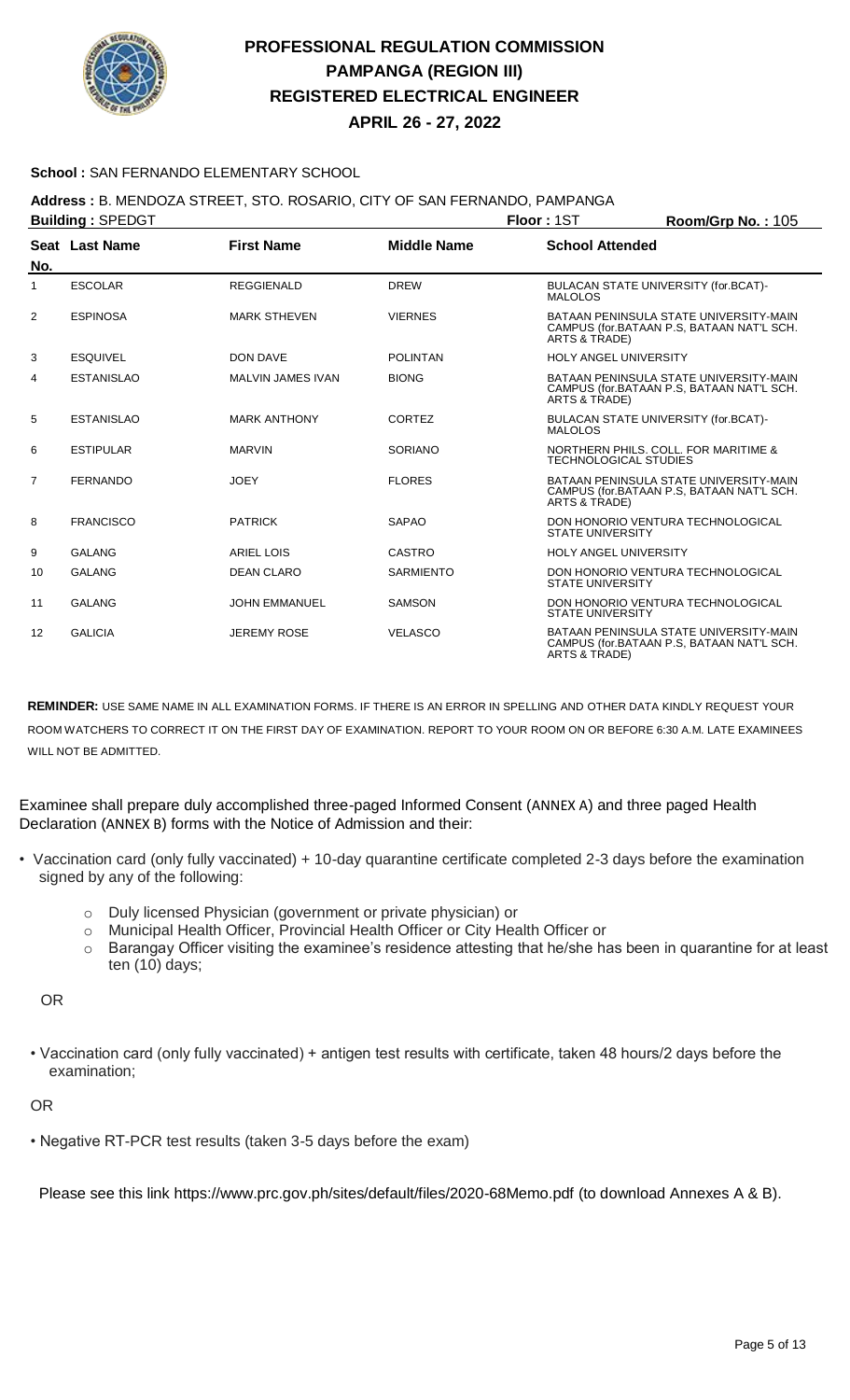

**APRIL 26 - 27, 2022**

### **School :** SAN FERNANDO ELEMENTARY SCHOOL

## **Address :** B. MENDOZA STREET, STO. ROSARIO, CITY OF SAN FERNANDO, PAMPANGA

| <b>Building: SPEDGT</b> |                 |                         |                    | Floor: 2ND                        | Room/Grp No.: 201                                                                   |
|-------------------------|-----------------|-------------------------|--------------------|-----------------------------------|-------------------------------------------------------------------------------------|
| No.                     | Seat Last Name  | <b>First Name</b>       | <b>Middle Name</b> | <b>School Attended</b>            |                                                                                     |
|                         |                 |                         |                    |                                   |                                                                                     |
|                         | <b>GALONO</b>   | <b>FRACIS IAN</b>       | <b>CALUNOD</b>     | MALOLOS                           | BULACAN STATE UNIVERSITY (for.BCAT)-                                                |
| 2                       | <b>GASTA</b>    | <b>KRYSTAL MAE</b>      | <b>REAMBONANZA</b> | <b>MALOLOS</b>                    | BULACAN STATE UNIVERSITY (for.BCAT)-                                                |
| 3                       | GAYO            | <b>LEONARDO</b>         | VILLANUEVA         | UNIVERSITY OF LUZON (LUZON COLL.) |                                                                                     |
| 4                       | <b>GOMEZ</b>    | <b>JOANNE JOYCE</b>     | <b>PANSOY</b>      | <b>MALOLOS</b>                    | BULACAN STATE UNIVERSITY (for.BCAT)-                                                |
| 5                       | <b>GOMEZ</b>    | <b>LEXUS</b>            | <b>DIMALANTA</b>   | <b>STATE UNIVERSITY</b>           | DON HONORIO VENTURA TECHNOLOGICAL                                                   |
| 6                       | <b>GOMEZ</b>    | <b>RICHMOND CHARLES</b> | <b>ERMOSO</b>      | TECHNOLOGY-CABANATUAN)            | NUEVA ECIJA UNIVERSITY OF SCIENCE &                                                 |
| $\overline{7}$          | <b>GONZALES</b> | <b>JOSE MARI</b>        | <b>ARBIS</b>       | SCIENCE & TECHNOLOGY              | EULOGIO (AMANG) RODRIGUEZ INSTITUTE OF                                              |
| 8                       | GONZALEZ        | <b>GERIEL</b>           | <b>CABUSAO</b>     | <b>STATE UNIVERSITY</b>           | DON HONORIO VENTURA TECHNOLOGICAL                                                   |
| 9                       | <b>GUANLAO</b>  | <b>JOHN CARL</b>        | <b>BALUYUT</b>     |                                   | MAPUA UNIVERSITY (FOR M.I.T.) - MANILA                                              |
| 10                      | <b>GUERRERO</b> | <b>WHARREN</b>          | <b>MAGSUMBOL</b>   | ARTS & TRADE)                     | BATAAN PENINSULA STATE UNIVERSITY-MAIN<br>CAMPUS (for.BATAAN P.S. BATAAN NAT'L SCH. |
| 11                      | <b>GUINTO</b>   | VEEJAY                  | CASTRO             | <b>STATE UNIVERSITY</b>           | DON HONORIO VENTURA TECHNOLOGICAL                                                   |

**REMINDER:** USE SAME NAME IN ALL EXAMINATION FORMS. IF THERE IS AN ERROR IN SPELLING AND OTHER DATA KINDLY REQUEST YOUR ROOM WATCHERS TO CORRECT IT ON THE FIRST DAY OF EXAMINATION. REPORT TO YOUR ROOM ON OR BEFORE 6:30 A.M. LATE EXAMINEES WILL NOT BE ADMITTED.

Examinee shall prepare duly accomplished three-paged Informed Consent (ANNEX A) and three paged Health Declaration (ANNEX B) forms with the Notice of Admission and their:

- Vaccination card (only fully vaccinated) + 10-day quarantine certificate completed 2-3 days before the examination signed by any of the following:
	- o Duly licensed Physician (government or private physician) or
	- o Municipal Health Officer, Provincial Health Officer or City Health Officer or
	- o Barangay Officer visiting the examinee's residence attesting that he/she has been in quarantine for at least ten (10) days;

OR

• Vaccination card (only fully vaccinated) + antigen test results with certificate, taken 48 hours/2 days before the examination;

OR

• Negative RT-PCR test results (taken 3-5 days before the exam)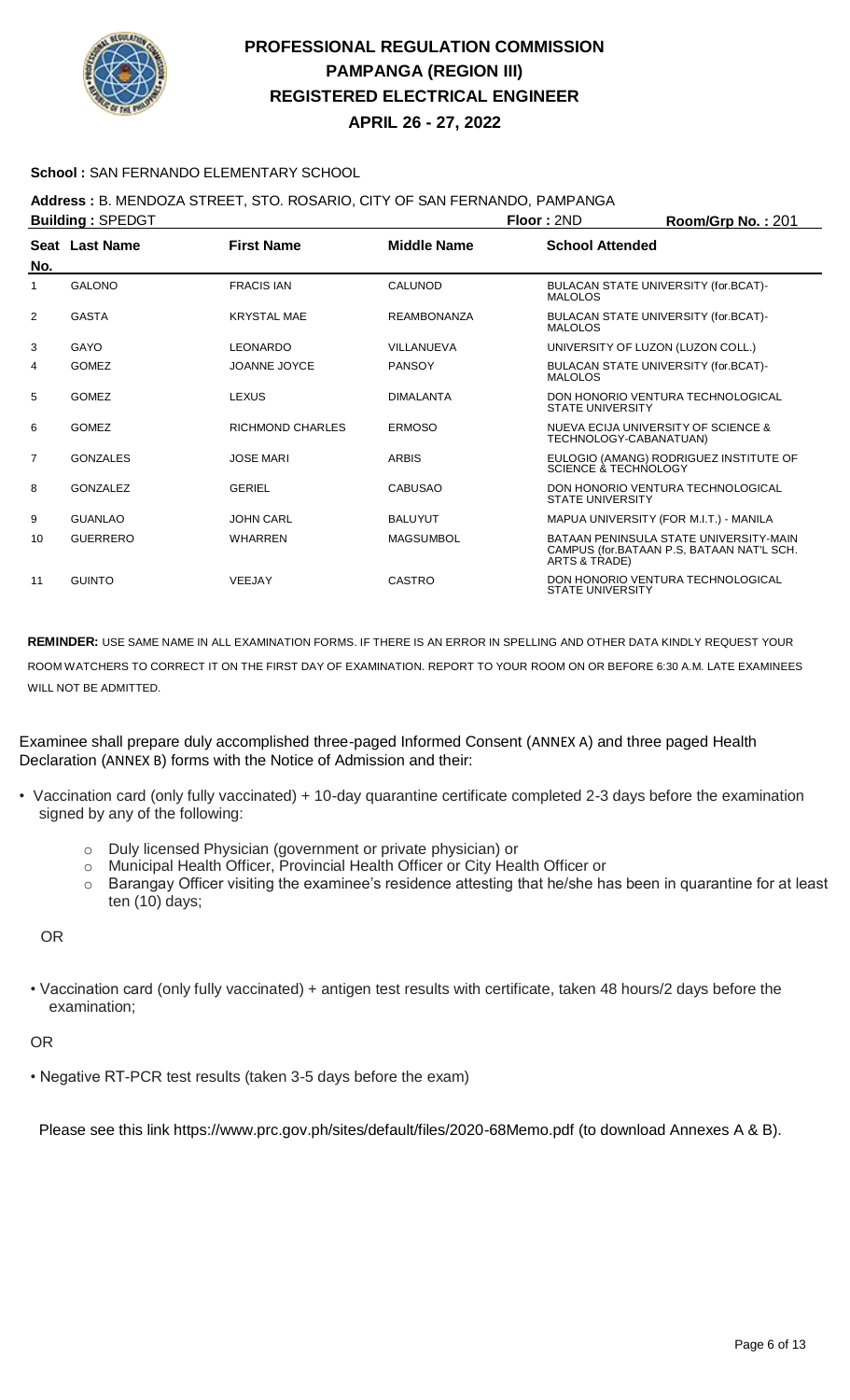

**APRIL 26 - 27, 2022**

### **School :** SAN FERNANDO ELEMENTARY SCHOOL

## **Address :** B. MENDOZA STREET, STO. ROSARIO, CITY OF SAN FERNANDO, PAMPANGA

|                  |                                           |                    |                                                        | Room/Grp No.: 202                      |
|------------------|-------------------------------------------|--------------------|--------------------------------------------------------|----------------------------------------|
|                  | <b>First Name</b>                         | <b>Middle Name</b> | <b>School Attended</b>                                 |                                        |
| <b>IGNACIO</b>   | <b>DAñIELLE</b>                           | <b>DELA CRUZ</b>   | <b>HOLY ANGEL UNIVERSITY</b>                           |                                        |
| <b>INTREPIDO</b> | <b>REMZ MARRON</b>                        | <b>GARAMAY</b>     | COLUMBAN COLLEGE-OLONGAPO CITY                         |                                        |
| <b>JIMENEZ</b>   | <b>GERALD</b>                             | DE CASTRO          | BULACAN STATE UNIVERSITY (for.BCAT)-<br><b>MALOLOS</b> |                                        |
| LAGRAMA          | FEE JAY                                   | <b>PARAGAS</b>     | BULACAN STATE UNIVERSITY (for.BCAT)-<br><b>MALOLOS</b> |                                        |
| <b>LAURENTE</b>  | <b>ALDRIN</b>                             | <b>DELA CRUZ</b>   | BULACAN STATE UNIVERSITY (for.BCAT)-<br><b>MALOLOS</b> |                                        |
| <b>LEONIDAS</b>  | <b>MARC LAWRENCE</b>                      | <b>GUEVARRA</b>    | RIZAL TECHNOLOGICAL UNIVERSITY                         |                                        |
| <b>LOBUSTA</b>   | <b>JEFFREY</b>                            | <b>ALFONSO</b>     | BULACAN STATE UNIVERSITY (for.BCAT)-<br><b>MALOLOS</b> |                                        |
| <b>LOMBOY</b>    | <b>KENNETH BENJ</b>                       | <b>BANSIL</b>      |                                                        | MAPUA UNIVERSITY (FOR M.I.T.) - MANILA |
| <b>LUGUE</b>     | <b>JUSTIN KRISTOFFER</b>                  | <b>CABANIG</b>     | <b>HOLY ANGEL UNIVERSITY</b>                           |                                        |
| <b>MACABANTI</b> | <b>MARLON</b>                             | <b>TUBU</b>        | <b>HOLY ANGEL UNIVERSITY</b>                           |                                        |
| <b>MAGLIPON</b>  | LOUISE CHARELLE                           |                    | ADAMSON UNIVERSITY                                     |                                        |
|                  | <b>Building: SPEDGT</b><br>Seat Last Name |                    |                                                        | Floor: 2ND                             |

**REMINDER:** USE SAME NAME IN ALL EXAMINATION FORMS. IF THERE IS AN ERROR IN SPELLING AND OTHER DATA KINDLY REQUEST YOUR ROOM WATCHERS TO CORRECT IT ON THE FIRST DAY OF EXAMINATION. REPORT TO YOUR ROOM ON OR BEFORE 6:30 A.M. LATE EXAMINEES WILL NOT BE ADMITTED.

Examinee shall prepare duly accomplished three-paged Informed Consent (ANNEX A) and three paged Health Declaration (ANNEX B) forms with the Notice of Admission and their:

- Vaccination card (only fully vaccinated) + 10-day quarantine certificate completed 2-3 days before the examination signed by any of the following:
	- o Duly licensed Physician (government or private physician) or
	- o Municipal Health Officer, Provincial Health Officer or City Health Officer or
	- o Barangay Officer visiting the examinee's residence attesting that he/she has been in quarantine for at least ten (10) days;

OR

• Vaccination card (only fully vaccinated) + antigen test results with certificate, taken 48 hours/2 days before the examination;

#### OR

• Negative RT-PCR test results (taken 3-5 days before the exam)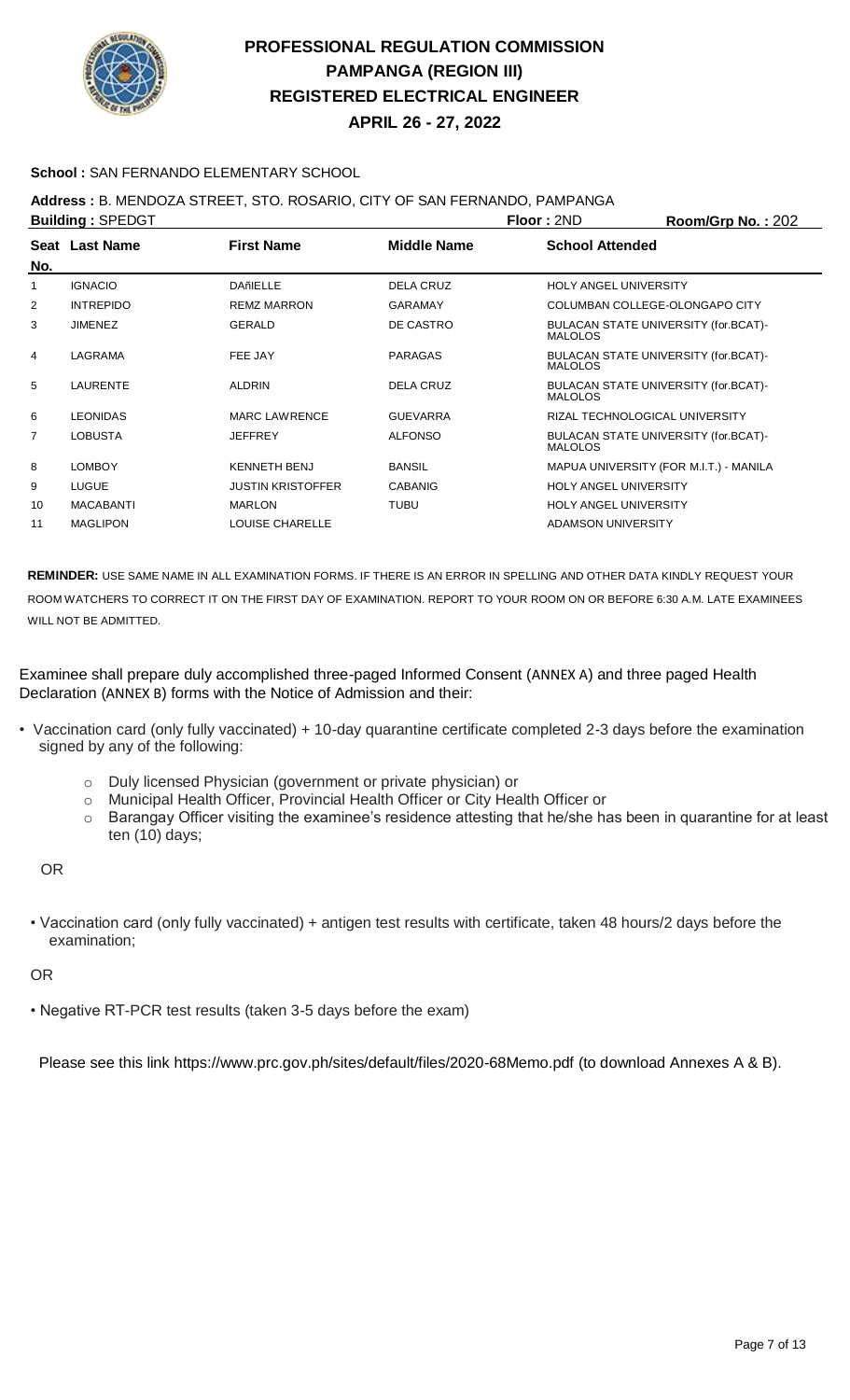

**APRIL 26 - 27, 2022**

### **School :** SAN FERNANDO ELEMENTARY SCHOOL

## **Address :** B. MENDOZA STREET, STO. ROSARIO, CITY OF SAN FERNANDO, PAMPANGA

| <b>Building: SPEDGT</b> |                |                         |                    | Floor: 2ND                   | Room/Grp No.: 203                                                                   |
|-------------------------|----------------|-------------------------|--------------------|------------------------------|-------------------------------------------------------------------------------------|
| No.                     | Seat Last Name | <b>First Name</b>       | <b>Middle Name</b> | <b>School Attended</b>       |                                                                                     |
| 1                       | MALLARE        | <b>RENZO RAY</b>        | <b>BUAN</b>        | <b>HOLY ANGEL UNIVERSITY</b> |                                                                                     |
| 2                       | <b>MANALO</b>  | <b>ELLAINE</b>          | <b>CAMPANO</b>     | <b>STATE UNIVERSITY</b>      | DON HONORIO VENTURA TECHNOLOGICAL                                                   |
| 3                       | <b>MANALO</b>  | R-JAY                   | <b>LAMPA</b>       | <b>STATE UNIVERSITY</b>      | DON HONORIO VENTURA TECHNOLOGICAL                                                   |
| 4                       | MANECLANG      | <b>PATRICK KELLY</b>    | VILLANUEVA         | <b>MALOLOS</b>               | BULACAN STATE UNIVERSITY (for.BCAT)-                                                |
| 5                       | MANGUERA       | <b>VINZ REXEL</b>       | <b>BONUS</b>       | OF TECH.)                    | TARLAC STATE UNIVERSITY (TARLAC COLLEGE                                             |
| 6                       | MANLA          | VAN IAN JOSEPH          | CAINGAT            | <b>HOLY ANGEL UNIVERSITY</b> |                                                                                     |
| $\overline{7}$          | <b>MARCELO</b> | <b>JEVSON CHRISTIAN</b> | LUNGCAY            | ARTS & TRADE)                | BATAAN PENINSULA STATE UNIVERSITY-MAIN<br>CAMPUS (for.BATAAN P.S. BATAAN NAT'L SCH. |
| 8                       | <b>MENDOZA</b> | <b>MARJORIE</b>         | <b>PASAMONTE</b>   | ARTS & TRADE)                | BATAAN PENINSULA STATE UNIVERSITY-MAIN<br>CAMPUS (for.BATAAN P.S, BATAAN NAT'L SCH. |
| 9                       | <b>MENDOZA</b> | <b>MATT JASON</b>       | <b>SANTOS</b>      | TECHNOLOGY-CABANATUAN)       | NUEVA ECIJA UNIVERSITY OF SCIENCE &                                                 |
| 10                      | <b>MERCADO</b> | <b>CALVIN</b>           | <b>MALONZO</b>     | <b>LUCENA CITY</b>           | MANUEL S. ENVERGA UNIV. FOUNDATION-                                                 |
| 11                      | <b>MERCADO</b> | <b>THERRENCE</b>        | <b>DIZON</b>       | <b>HOLY ANGEL UNIVERSITY</b> |                                                                                     |
|                         |                |                         |                    |                              |                                                                                     |

**REMINDER:** USE SAME NAME IN ALL EXAMINATION FORMS. IF THERE IS AN ERROR IN SPELLING AND OTHER DATA KINDLY REQUEST YOUR ROOM WATCHERS TO CORRECT IT ON THE FIRST DAY OF EXAMINATION. REPORT TO YOUR ROOM ON OR BEFORE 6:30 A.M. LATE EXAMINEES WILL NOT BE ADMITTED.

Examinee shall prepare duly accomplished three-paged Informed Consent (ANNEX A) and three paged Health Declaration (ANNEX B) forms with the Notice of Admission and their:

- Vaccination card (only fully vaccinated) + 10-day quarantine certificate completed 2-3 days before the examination signed by any of the following:
	- o Duly licensed Physician (government or private physician) or
	- o Municipal Health Officer, Provincial Health Officer or City Health Officer or
	- o Barangay Officer visiting the examinee's residence attesting that he/she has been in quarantine for at least ten (10) days;

OR

• Vaccination card (only fully vaccinated) + antigen test results with certificate, taken 48 hours/2 days before the examination;

OR

• Negative RT-PCR test results (taken 3-5 days before the exam)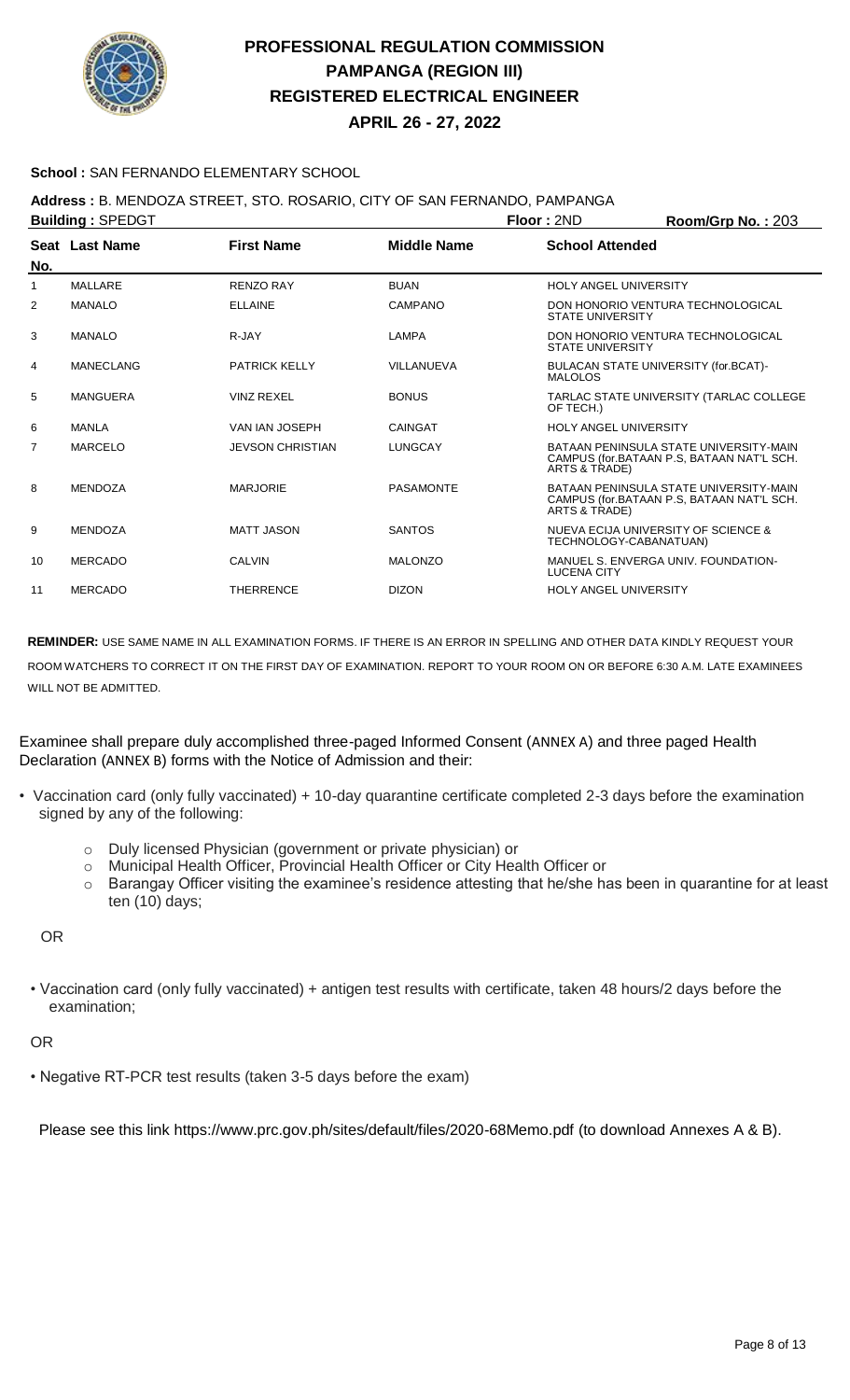

**APRIL 26 - 27, 2022**

### **School :** SAN FERNANDO ELEMENTARY SCHOOL

## **Address :** B. MENDOZA STREET, STO. ROSARIO, CITY OF SAN FERNANDO, PAMPANGA

|                | <b>Building: SPEDGT</b> |                      |                    | <b>Floor: 2ND</b>            | Room/Grp No.: 204                                                                   |
|----------------|-------------------------|----------------------|--------------------|------------------------------|-------------------------------------------------------------------------------------|
| No.            | Seat Last Name          | <b>First Name</b>    | <b>Middle Name</b> | <b>School Attended</b>       |                                                                                     |
|                | <b>MIGUEL</b>           | <b>JOSHUA</b>        | <b>MANALO</b>      | <b>HOLY ANGEL UNIVERSITY</b> |                                                                                     |
| 2              | <b>MIJARES</b>          | <b>JHONNY</b>        | <b>ANDRES</b>      | <b>MALOLOS</b>               | BULACAN STATE UNIVERSITY (for.BCAT)-                                                |
| 3              | <b>MUGOT</b>            | <b>JAN ALFRED</b>    | <b>EBON</b>        |                              | <b>BATAAN HEROES MEMORIAL COLLEGE</b>                                               |
| 4              | <b>OCAMPO</b>           | ADRIEL               | PUNZALAN           | <b>HOLY ANGEL UNIVERSITY</b> |                                                                                     |
| 5              | <b>OCAMPO</b>           | <b>MICHAEL JONH</b>  | <b>GALURA</b>      |                              | MAPUA UNIVERSITY (FOR M.I.T.) - MANILA                                              |
| 6              | <b>OCOMEN</b>           | <b>JEFFERSON</b>     | <b>SAMONTE</b>     | <b>MALOLOS</b>               | BULACAN STATE UNIVERSITY (for.BCAT)-                                                |
| $\overline{7}$ | <b>OLALIA</b>           | <b>JASON ANTHONY</b> | <b>PINEDA</b>      | <b>HOLY ANGEL UNIVERSITY</b> |                                                                                     |
| 8              | <b>PABUSTAN</b>         | <b>IAN CHRISTIAN</b> | <b>ISAIS</b>       | <b>HOLY ANGEL UNIVERSITY</b> |                                                                                     |
| 9              | PAGCU                   | <b>RICHARD</b>       | <b>LOPEZ</b>       | <b>HOLY ANGEL UNIVERSITY</b> |                                                                                     |
| 10             | <b>PALERMO</b>          | <b>JOHN MARK</b>     | ABRANCILLO         | <b>HOLY ANGEL UNIVERSITY</b> |                                                                                     |
| 11             | <b>PALORMA</b>          | ROLAND MARLOWE       | <b>MAQUILING</b>   | ARTS & TRADE)                | BATAAN PENINSULA STATE UNIVERSITY-MAIN<br>CAMPUS (for.BATAAN P.S. BATAAN NAT'L SCH. |

**REMINDER:** USE SAME NAME IN ALL EXAMINATION FORMS. IF THERE IS AN ERROR IN SPELLING AND OTHER DATA KINDLY REQUEST YOUR ROOM WATCHERS TO CORRECT IT ON THE FIRST DAY OF EXAMINATION. REPORT TO YOUR ROOM ON OR BEFORE 6:30 A.M. LATE EXAMINEES WILL NOT BE ADMITTED.

Examinee shall prepare duly accomplished three-paged Informed Consent (ANNEX A) and three paged Health Declaration (ANNEX B) forms with the Notice of Admission and their:

- Vaccination card (only fully vaccinated) + 10-day quarantine certificate completed 2-3 days before the examination signed by any of the following:
	- o Duly licensed Physician (government or private physician) or
	- o Municipal Health Officer, Provincial Health Officer or City Health Officer or
	- o Barangay Officer visiting the examinee's residence attesting that he/she has been in quarantine for at least ten (10) days;

OR

• Vaccination card (only fully vaccinated) + antigen test results with certificate, taken 48 hours/2 days before the examination;

#### OR

• Negative RT-PCR test results (taken 3-5 days before the exam)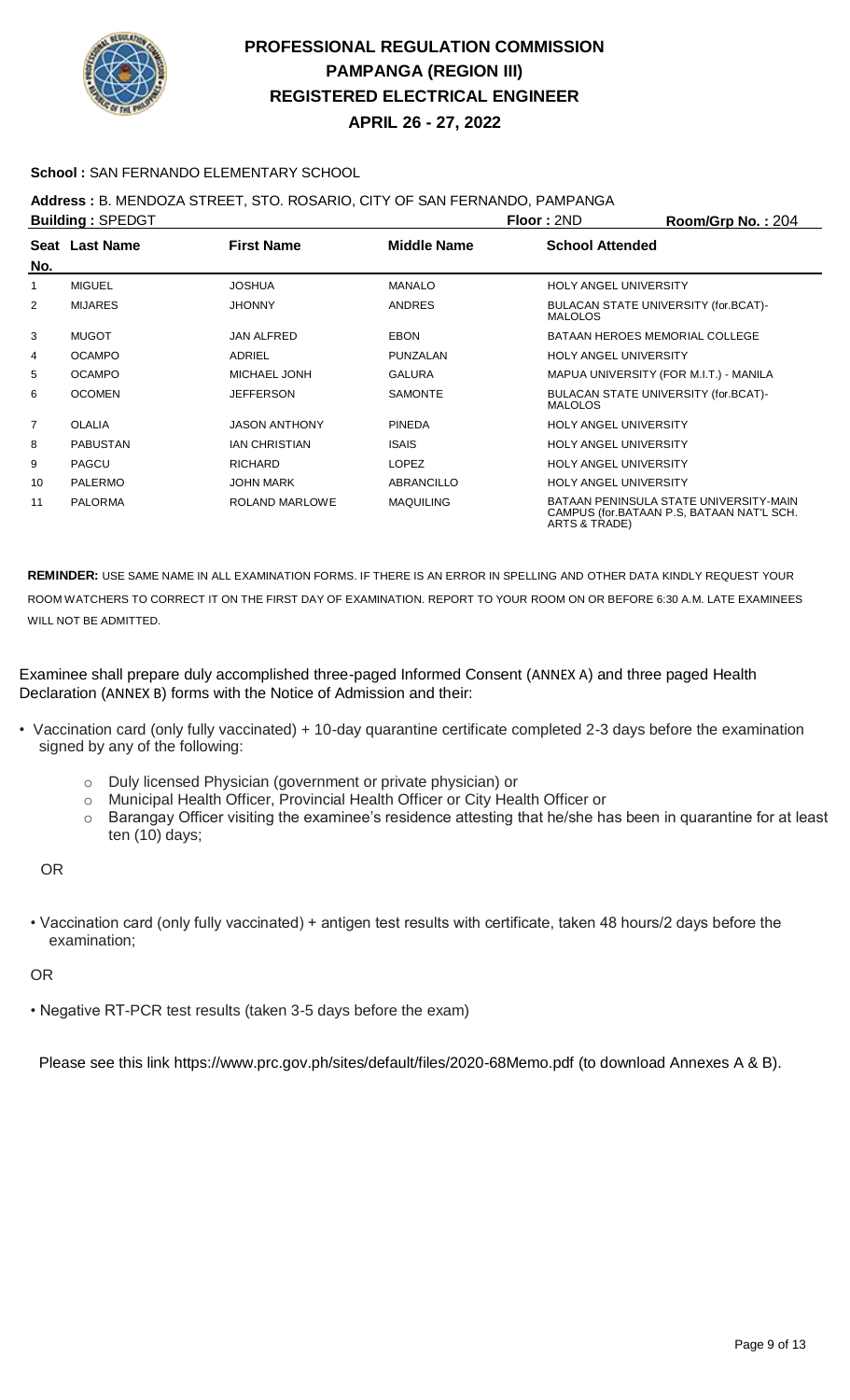

**APRIL 26 - 27, 2022**

### **School :** SAN FERNANDO ELEMENTARY SCHOOL

## **Address :** B. MENDOZA STREET, STO. ROSARIO, CITY OF SAN FERNANDO, PAMPANGA

| <b>Building: SPEDGT</b> |                  |                    |                    | Floor: 2ND                   | Room/Grp No.: 205                          |
|-------------------------|------------------|--------------------|--------------------|------------------------------|--------------------------------------------|
| No.                     | Seat Last Name   | <b>First Name</b>  | <b>Middle Name</b> | <b>School Attended</b>       |                                            |
|                         | <b>PAMINTUAN</b> | <b>KENNETH</b>     | <b>BULAON</b>      | <b>STATE UNIVERSITY</b>      | DON HONORIO VENTURA TECHNOLOGICAL          |
| 2                       | <b>PANGAN</b>    | <b>JASPER</b>      | <b>MALONZO</b>     | <b>STATE UNIVERSITY</b>      | DON HONORIO VENTURA TECHNOLOGICAL          |
| 3                       | <b>PARAISO</b>   | DANIEL             | <b>JORDUELA</b>    | NEW ERA UNIVERSITY           |                                            |
| 4                       | PASCUAL          | <b>EARL GERARD</b> | <b>GOMEZ</b>       | <b>HOLY ANGEL UNIVERSITY</b> |                                            |
| 5                       | <b>PASCUAL</b>   | <b>EDMON</b>       | <b>TOBIAS</b>      | <b>MALOLOS</b>               | BULACAN STATE UNIVERSITY (for.BCAT)-       |
| 6                       | PEREZ            | <b>MIKE ERWIN</b>  | <b>REYES</b>       | <b>HOLY ANGEL UNIVERSITY</b> |                                            |
| $\overline{7}$          | PILI             | <b>ROI VINCE</b>   | <b>MANICAT</b>     | TECHNOLOGY-CABANATUAN)       | NUEVA ECIJA UNIVERSITY OF SCIENCE &        |
| 8                       | <b>PINGAD</b>    | <b>MARY JANE</b>   | <b>GUITERING</b>   | COLL OF TUG.)                | UNIVERSITY OF CAGAYAN VALLEY (for. CAGAYAN |
| 9                       | QUIBALLO         | <b>CANDY MAE</b>   | <b>ESTABILLO</b>   | OF TECH.)                    | TARLAC STATE UNIVERSITY (TARLAC COLLEGE    |
| 10                      | QUICHO           | <b>GABRIEL</b>     | <b>CALADIAO</b>    | <b>HOLY ANGEL UNIVERSITY</b> |                                            |
| 11                      | QUIJANO          | <b>NOEL</b>        | <b>DUATIN</b>      | TECHNOLOGY-CABANATUAN)       | NUEVA ECIJA UNIVERSITY OF SCIENCE &        |

**REMINDER:** USE SAME NAME IN ALL EXAMINATION FORMS. IF THERE IS AN ERROR IN SPELLING AND OTHER DATA KINDLY REQUEST YOUR ROOM WATCHERS TO CORRECT IT ON THE FIRST DAY OF EXAMINATION. REPORT TO YOUR ROOM ON OR BEFORE 6:30 A.M. LATE EXAMINEES WILL NOT BE ADMITTED.

Examinee shall prepare duly accomplished three-paged Informed Consent (ANNEX A) and three paged Health Declaration (ANNEX B) forms with the Notice of Admission and their:

- Vaccination card (only fully vaccinated) + 10-day quarantine certificate completed 2-3 days before the examination signed by any of the following:
	- o Duly licensed Physician (government or private physician) or
	- o Municipal Health Officer, Provincial Health Officer or City Health Officer or
	- o Barangay Officer visiting the examinee's residence attesting that he/she has been in quarantine for at least ten (10) days;

OR

• Vaccination card (only fully vaccinated) + antigen test results with certificate, taken 48 hours/2 days before the examination;

OR

• Negative RT-PCR test results (taken 3-5 days before the exam)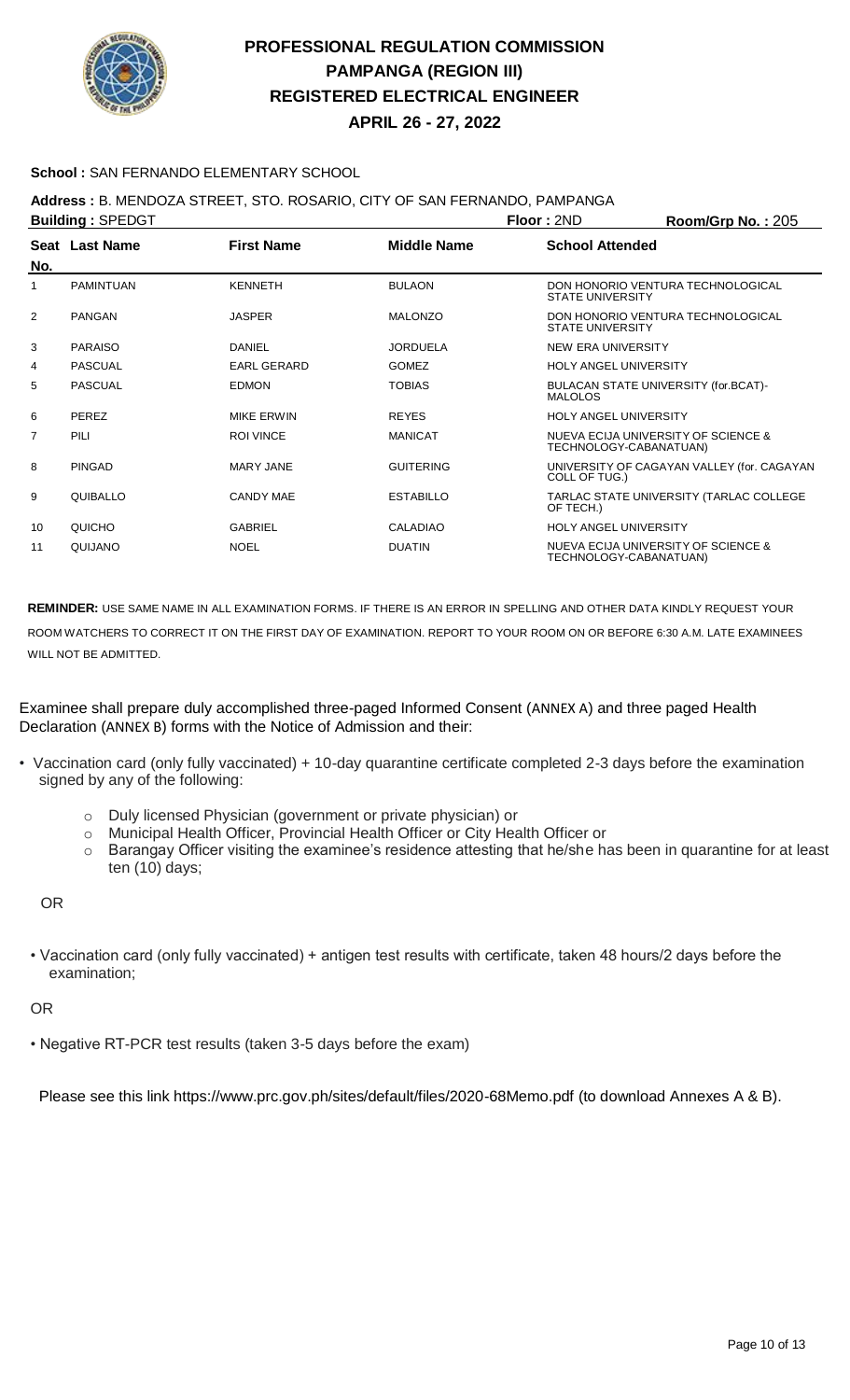

**APRIL 26 - 27, 2022**

### **School :** SAN FERNANDO ELEMENTARY SCHOOL

### **Address :** B. MENDOZA STREET, STO. ROSARIO, CITY OF SAN FERNANDO, PAMPANGA

| <b>Building: FIL CHI</b> |                |                      |                    | Floor: 1ST                                             | Room/Grp No.: 101                                                                   |
|--------------------------|----------------|----------------------|--------------------|--------------------------------------------------------|-------------------------------------------------------------------------------------|
|                          | Seat Last Name | <b>First Name</b>    | <b>Middle Name</b> | <b>School Attended</b>                                 |                                                                                     |
| No.                      |                |                      |                    |                                                        |                                                                                     |
| $\mathbf{1}$             | RAMILO         | DARRYL KYLE          | <b>BAGTAS</b>      | ARTS & TRADE)                                          | BATAAN PENINSULA STATE UNIVERSITY-MAIN<br>CAMPUS (for.BATAAN P.S. BATAAN NAT'L SCH. |
| 2                        | <b>RESIDUO</b> | <b>EDISON</b>        | <b>PASOS</b>       | ARTS & TRADE)                                          | BATAAN PENINSULA STATE UNIVERSITY-MAIN<br>CAMPUS (for.BATAAN P.S. BATAAN NAT'L SCH. |
| 3                        | <b>REYES</b>   | <b>DERRICK JAMES</b> | <b>MAGAT</b>       | <b>STATE UNIVERSITY</b>                                | DON HONORIO VENTURA TECHNOLOGICAL                                                   |
| 4                        | <b>RICO</b>    | <b>CARL LESTER</b>   | <b>DEL BARRIO</b>  | BULACAN STATE UNIVERSITY (for.BCAT)-<br><b>MALOLOS</b> |                                                                                     |
| 5                        | <b>RUBIANO</b> | NIñO JAN MICHAEL     | CANARE             | ARTS & TRADE)                                          | BATAAN PENINSULA STATE UNIVERSITY-MAIN<br>CAMPUS (for.BATAAN P.S. BATAAN NAT'L SCH. |
| 6                        | <b>RUIZ</b>    | <b>RIKKI NICOLE</b>  | <b>MANRIQUE</b>    | ARTS & TRADE)                                          | BATAAN PENINSULA STATE UNIVERSITY-MAIN<br>CAMPUS (for.BATAAN P.S. BATAAN NAT'L SCH. |
| $\overline{7}$           | <b>SAGALA</b>  | <b>JOEL</b>          | <b>NOCHE</b>       | <b>LUCENA CITY</b>                                     | MANUEL S. ENVERGA UNIV. FOUNDATION-                                                 |
| 8                        | SALANDANAN     | <b>AARON</b>         | ANGELES            | ARTS & TRADE)                                          | BATAAN PENINSULA STATE UNIVERSITY-MAIN<br>CAMPUS (for.BATAAN P.S, BATAAN NAT'L SCH. |
| 9                        | <b>SAMPANG</b> | <b>TIMOTHY</b>       | <b>MONTEMAYOR</b>  | <b>STATE UNIVERSITY</b>                                | DON HONORIO VENTURA TECHNOLOGICAL                                                   |
| 10                       | <b>SAMSON</b>  | <b>JOHN LEARRY</b>   | <b>CALARA</b>      | <b>HOLY ANGEL UNIVERSITY</b>                           |                                                                                     |
| 11                       | <b>SAMSON</b>  | <b>KEAN DANELLE</b>  | <b>NAVARRO</b>     | ARTS & TRADE)                                          | BATAAN PENINSULA STATE UNIVERSITY-MAIN<br>CAMPUS (for.BATAAN P.S. BATAAN NAT'L SCH. |

**REMINDER:** USE SAME NAME IN ALL EXAMINATION FORMS. IF THERE IS AN ERROR IN SPELLING AND OTHER DATA KINDLY REQUEST YOUR ROOM WATCHERS TO CORRECT IT ON THE FIRST DAY OF EXAMINATION. REPORT TO YOUR ROOM ON OR BEFORE 6:30 A.M. LATE EXAMINEES WILL NOT BE ADMITTED.

Examinee shall prepare duly accomplished three-paged Informed Consent (ANNEX A) and three paged Health Declaration (ANNEX B) forms with the Notice of Admission and their:

- Vaccination card (only fully vaccinated) + 10-day quarantine certificate completed 2-3 days before the examination signed by any of the following:
	- o Duly licensed Physician (government or private physician) or
	- o Municipal Health Officer, Provincial Health Officer or City Health Officer or
	- o Barangay Officer visiting the examinee's residence attesting that he/she has been in quarantine for at least ten (10) days;

OR

• Vaccination card (only fully vaccinated) + antigen test results with certificate, taken 48 hours/2 days before the examination;

#### OR

• Negative RT-PCR test results (taken 3-5 days before the exam)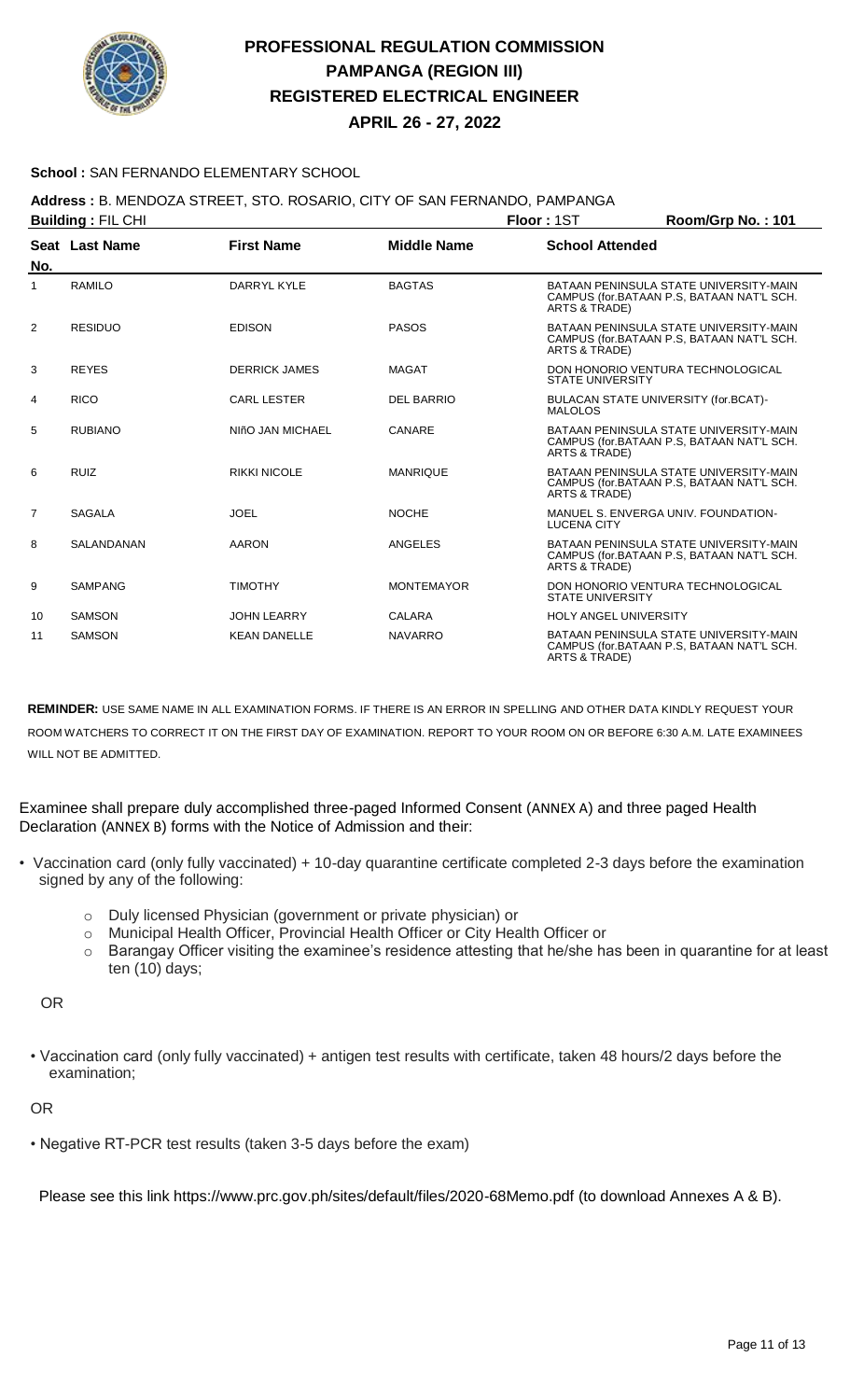

**APRIL 26 - 27, 2022**

### **School :** SAN FERNANDO ELEMENTARY SCHOOL

## **Address :** B. MENDOZA STREET, STO. ROSARIO, CITY OF SAN FERNANDO, PAMPANGA

| <b>Building: FIL CHI</b> |                  |                        |                    | <b>Floor: 1ST</b>                                      | Room/Grp No.: 102                 |
|--------------------------|------------------|------------------------|--------------------|--------------------------------------------------------|-----------------------------------|
| No.                      | Seat Last Name   | <b>First Name</b>      | <b>Middle Name</b> | <b>School Attended</b>                                 |                                   |
| 1                        | <b>SANCHEZ</b>   | <b>KRISTIAN AL</b>     | <b>SORIANO</b>     | <b>STATE UNIVERSITY</b>                                | DON HONORIO VENTURA TECHNOLOGICAL |
| 2                        | <b>SANTOS</b>    | ANGELO                 | <b>HALILI</b>      | <b>HOLY ANGEL UNIVERSITY</b>                           |                                   |
| 3                        | <b>SANTOS</b>    | <b>JEINEL CRISTIAN</b> | <b>DIZON</b>       | <b>HOLY ANGEL UNIVERSITY</b>                           |                                   |
| 4                        | <b>SANTOS</b>    | <b>JESTLER</b>         | <b>DELA CRUZ</b>   | BULACAN STATE UNIVERSITY (for.BCAT)-<br><b>MALOLOS</b> |                                   |
| 5                        | <b>SARMIENTO</b> | <b>DHANIEL</b>         | <b>PINEDA</b>      | <b>HOLY ANGEL UNIVERSITY</b>                           |                                   |
| 6                        | <b>SARMIENTO</b> | <b>JUSTINE ALDWIN</b>  | <b>RODRIGUEZ</b>   | BULACAN STATE UNIVERSITY (for.BCAT)-<br><b>MALOLOS</b> |                                   |
| 7                        | <b>SELOMEN</b>   | EARL                   | <b>OCAMPO</b>      | <b>STATE UNIVERSITY</b>                                | DON HONORIO VENTURA TECHNOLOGICAL |
| 8                        | <b>SICAT</b>     | <b>JOSHUA EVANDER</b>  | <b>TIONGSON</b>    | <b>HOLY ANGEL UNIVERSITY</b>                           |                                   |
| 9                        | <b>SILVA</b>     | <b>REYGINE</b>         | <b>ANTONES</b>     | <b>BATAAN HEROES MEMORIAL COLLEGE</b>                  |                                   |
| 10                       | <b>SIMBULAN</b>  | <b>GEORGE JR</b>       | <b>PATIAG</b>      | <b>HOLY ANGEL UNIVERSITY</b>                           |                                   |
| 11                       | <b>SUMALA</b>    | <b>MARC JAMES</b>      | <b>BERTULFO</b>    | COLUMBAN COLLEGE-OLONGAPO CITY                         |                                   |
|                          |                  |                        |                    |                                                        |                                   |

**REMINDER:** USE SAME NAME IN ALL EXAMINATION FORMS. IF THERE IS AN ERROR IN SPELLING AND OTHER DATA KINDLY REQUEST YOUR ROOM WATCHERS TO CORRECT IT ON THE FIRST DAY OF EXAMINATION. REPORT TO YOUR ROOM ON OR BEFORE 6:30 A.M. LATE EXAMINEES WILL NOT BE ADMITTED.

Examinee shall prepare duly accomplished three-paged Informed Consent (ANNEX A) and three paged Health Declaration (ANNEX B) forms with the Notice of Admission and their:

- Vaccination card (only fully vaccinated) + 10-day quarantine certificate completed 2-3 days before the examination signed by any of the following:
	- o Duly licensed Physician (government or private physician) or
	- o Municipal Health Officer, Provincial Health Officer or City Health Officer or
	- o Barangay Officer visiting the examinee's residence attesting that he/she has been in quarantine for at least ten (10) days;

OR

• Vaccination card (only fully vaccinated) + antigen test results with certificate, taken 48 hours/2 days before the examination;

#### OR

• Negative RT-PCR test results (taken 3-5 days before the exam)